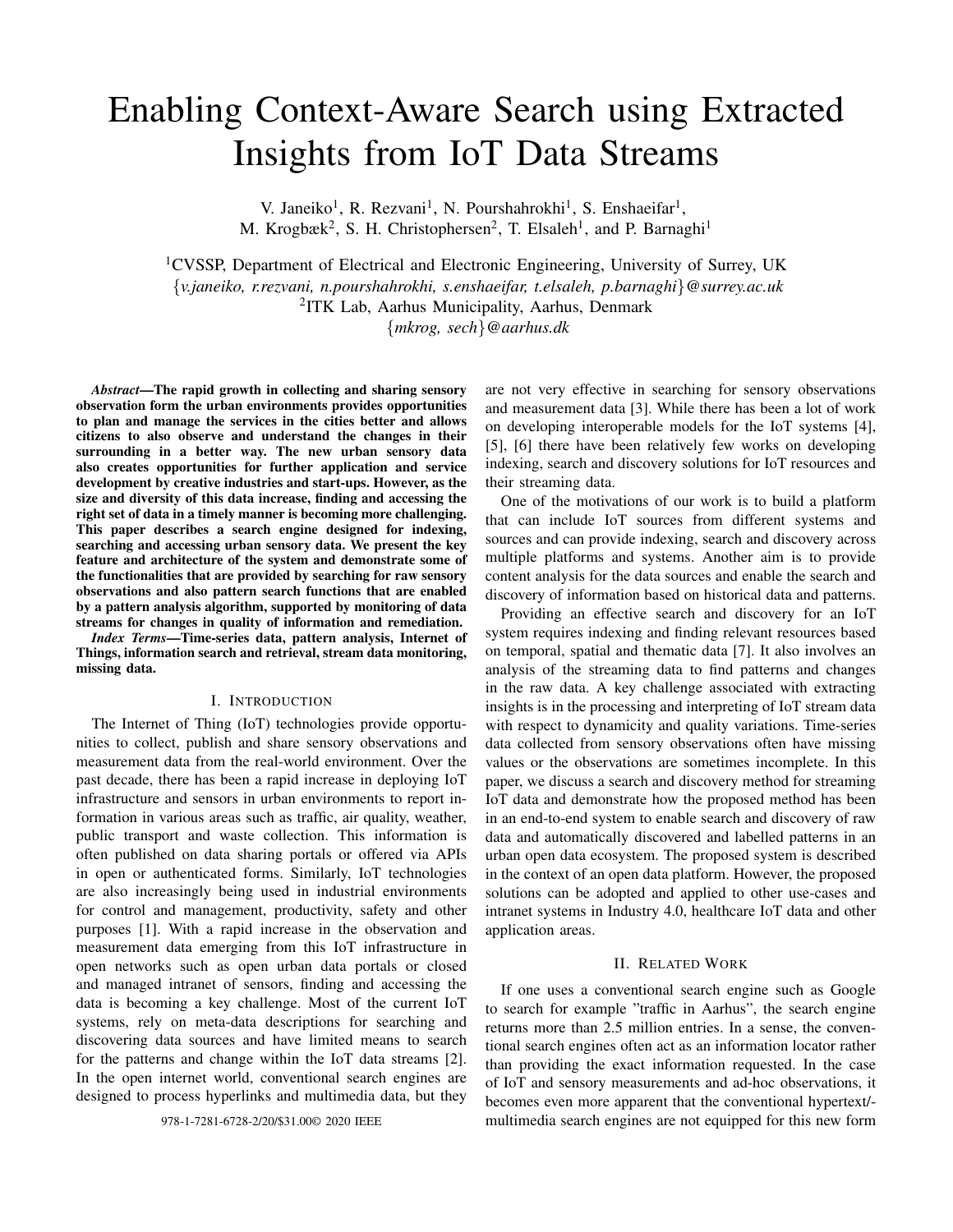

Fig. 1: Traffic data from the City of Aarhus

of ubiquitous and dynamic information search and retrieval. In the case of public data, however, various sources provide some information search and visualisation. For example, traffic data for the City of Aarhus can be seen on various platforms such as  $TomTom<sup>1</sup>$ , as shown in Figure 1. However, these online platforms are often proprietary and do not offer pattern or corelation analysis and do not include data from other sources.

Other search engines are also specifically designed for IoT data. For example, Shodan<sup>2</sup> provides search functionality for internet-connected devices using internet protocols. Wolfram Data Drop<sup>3</sup> offers open services to add semantics to the data and process collected time-series data. Data Drop offers powerful tools to build and program a system. However, it is based on a proprietary engine and requires programming and development for adding and processing the data sources. Thingful.net<sup>4</sup> provides search functions for manually included data sources. However, these existing IoT search systems do not provide automated and scalable indexing of the time-series data. They also do not offer scalable solutions to create IoT search and discovery functions across different platforms.

Data representation is an important process for extracting insights from data streams. They can be used in the indexing process of a search engine by reducing the dimensions of the data. These can also be used in pattern analysis and higherlevel analysis as we detect patterns of data and by knowing the domain it can be used to construct contextual topics and events. There exist various methods such as Discrete Fourier Transform (DFT) [8], Discrete Wavelet Transform (DWT) [9], Piece-wise Aggregate Approximation (PAA) [10], Singular Value Decomposition (SVD) [11], Adaptive Piece-wise Constant Approximation (APCA) [12], and Symbolic Aggregate approXimation (SAX) [10]. Although, these methods have some disadvantages such as; in the case of SAX, a Gaussian process is presumed, whereas DFT and DWT are computationally resource intensive. To counter these drawbacks, we have employed a time-series data segmentation and representation

<sup>3</sup>https://datadrop.wolframcloud.com

<sup>4</sup>http://www.thingful.net

method based on Lagrange multipliers which creates a flexible and scalable method that is also suitable for dynamic data [13].

Regarding handling missing data, various statistical and probabilistic methods are used to impute missing values in continuous data such as KNN and missForest. In K-nearest neighbour (KNN) [14], the missing data values replaced by borrowing values from the nearest completely observed neighbour, which has more similarity to the current state (the donor). The method relies on lots of assumptions, including the choice of the distance metric, the definition of the donor pool, and how to sample from the donor pool. This method benefits from being practically useful for dealing with different types of data such as continuous, discrete, ordinal and categorical. On the other hand, the assumption of approximating a missing value based on neighbours may lead to lack of confidence in results.

MissForest [15] is an iterative imputation method based on the random forest which averages over many classification and regression trees to establish a natural multiple imputation. It is equipped with built-in error estimates of random forest. Therefore, without the need for a test set, imputation error can be calculated [16].

The existing approaches focus on statistical features of the data such as mean, median and standard deviation or use probabilistic measures such as maximum likelihood values. However, these models are not very effective to utilise the inherent correlations across multiple features (i.e. dimensions) of data streams to impute the missing values. Markov Chain Monte Carlo (MCMC) [17] models provide a more effective approach to process the cross-dimensional relations and use random walk and sampling methods to impute the missing values in large-scale data streams. Using MCMC, a model can create multiple samples that can be used for training more generalisable learning models.

## III. SYSTEM ARCHITECTURE

The system is designed in a way that enables urban-scale data integration and processing and can be easily scaled to support larger datasets. The architecture diagram is shown in Figure 2. All communication between system entities is done via HTTP/S. The data is exported from a  $CKAN<sup>5</sup>$  Open Data portal and then semantically annotated and represented as NGSI-LD entities based on the IoT-Stream [18] and the SOSA (Sensor, Observation, Sample, and Actuator) [4] ontologies. The semantically annotated NGSI-LD entities are then published to an NGSI-LD broker, which is shown in Figure 2. The pattern extractor and indexing components can access the data and its associated metadata using this broker component. The pattern extractor analyses the data and generates higherlevel events that are published back to the broker.

When a user makes a query, it is directed to the indexing component. If a query is a simple metadata query (i.e. searching for a sensor or a data source), it is answered directly using

<sup>1</sup>https://www.tomtom.com/en gb/traffic-index/aarhus-traffic

<sup>2</sup>https://www.shodan.io

<sup>5</sup>https://ckan.org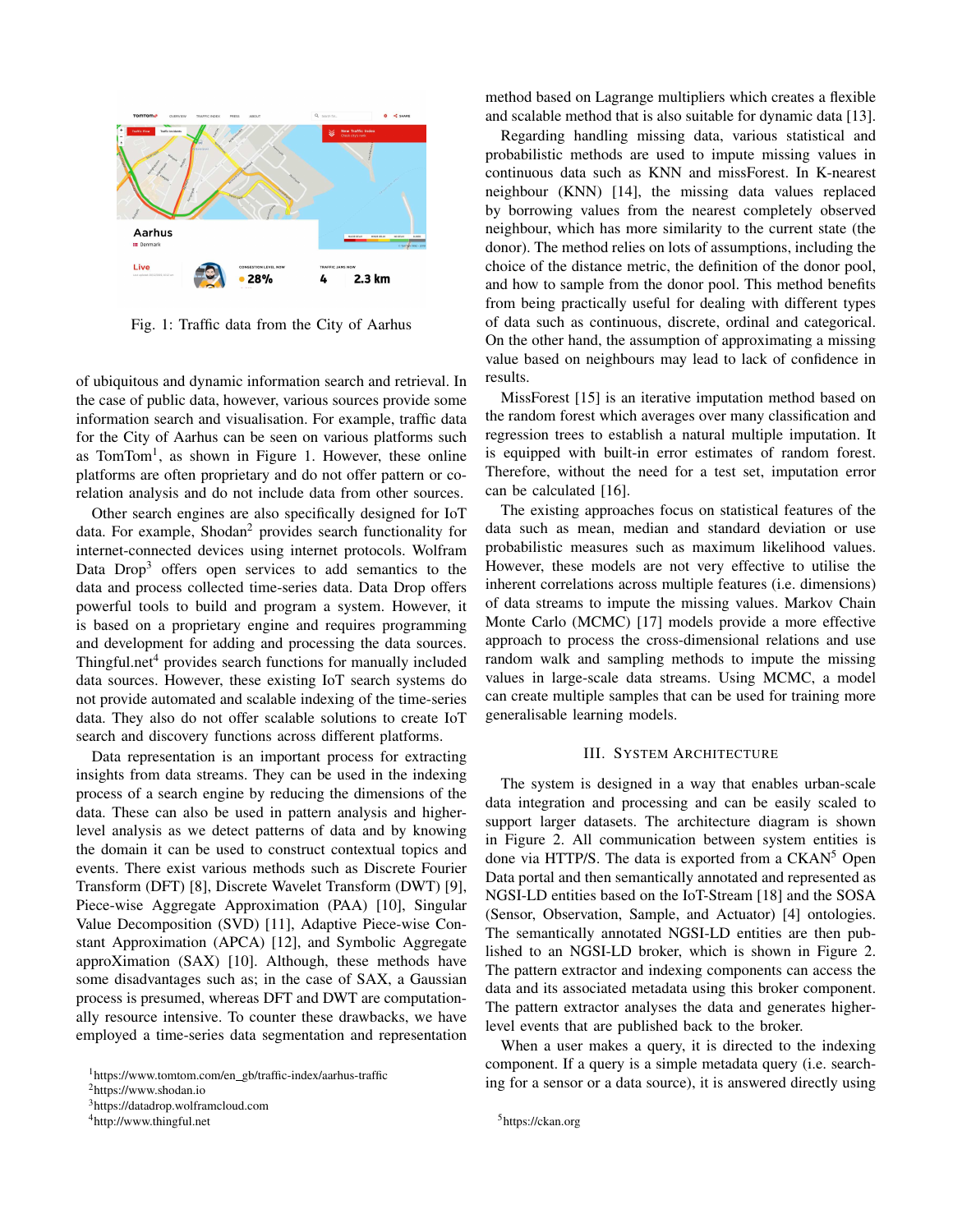

Fig. 2: The Architecture of the System

the indexed metadata. Otherwise, the indexing component acts as a proxy and forwards the request to the NGSI-LD broker.

The scalability is achieved by the fact that all components can have multiple distributed instances, with each one only responsible for a portion of the data. NGSI-LD broker can be deployed in a federated fashion, where the top-level broker only acts as a gateway for lower level (domain) brokers. Multiple instances of the data exporter and pattern extractor components can be deployed and configured to only process a portion of the data. Metadata in the index is partitioned into clusters based on the physical location of the sensor. These processes are facilitated by a linked-data model used throughout the system.

# *A. Data Exporter*

To support semantic interoperability and to integrate data from various sources across multiple systems and different platforms, we use W3C/OGC SOSA $^6$  and IoTStream<sup>7</sup> ontologies. To accommodate other data models, we use the data exporter component to publish the data according to the common model used in our system.

The data exporter component periodically sends a request to CKAN DataStore API to obtain the latest data. If a new sensor is detected, new *sosa:sensor* and IoTStream entities are created in the NGSI-LD broker. Sensory observations and measurements are stored as StreamObservation entities in the broker. In addition to publishing the data into the broker, the observation ids are also stored in a Time-To-Live (TTL) index. This index is then used to delete the observations from the broker that are older than a pre-defined threshold. Deleting obsolete raw data from the system allows us to avoid storage problems and keeps the systems' performance at an adequate level.

There are no uniform data model requirements in the CKAN portal. However, a separate data exporter needs to be

<sup>6</sup>https://www.w3.org/TR/vocab-ssn/

<sup>7</sup>http://purl.org/iot/ontology/iot-stream

implemented for each dataset if they are represented based on a different model. Metadata properties of these various datasets can be then mapped to *sosa:sensor* and IoTStream properties in the broker. There are only two required properties: *sosa:observes* and *sosa:location*. The first property is used to determine the type of the sensor. The latter is used in responding to geospatial queries. The location data is represented as a *GeoJSON*<sup>8</sup> object. In this demonstrator, the location of each sensor is represented as a *LineString* object, where the start and endpoint are the points of the road segment that a sensor is deployed. The observation and measurement data is mapped to *StreamObservation* entity, using *resultTime* and *hasSimpleResult* within the IoTStream ontology. These properties are used to represent the observation time and observed value. These three properties are used by the pattern extractor component to construct the observation windows that are used in the data analysis and pattern representations.

### *B. Stream Monitor*

The stream monitor observes data streams with high-quality metrics, such as consistency in frequency, then based on a Kernel density function it fits a model to data to estimate the probability density of data. Markov chain Monte Carlo (MCMC) methods are designed to generate samples from probability distribution by construction a chain of states which are reasonably far from each other and logically has the target distribution as its stationary distribution. It works by tracking the states of the chain after the initial phase (burn-in time). These chains are stochastic walkers moving around randomly looking for states with high contribution to the integral to move into the next state. The more the algorithm has time to explore the distribution, the more accurate and closer it gets to target distribution [19]. With the help of the probability density, a Monte Carlo Markov Chain (MCMC) after converging to the target distribution, is capable of generating samples for time slots that fit data. The generated samples are used to impute

<sup>8</sup>https://geojson.org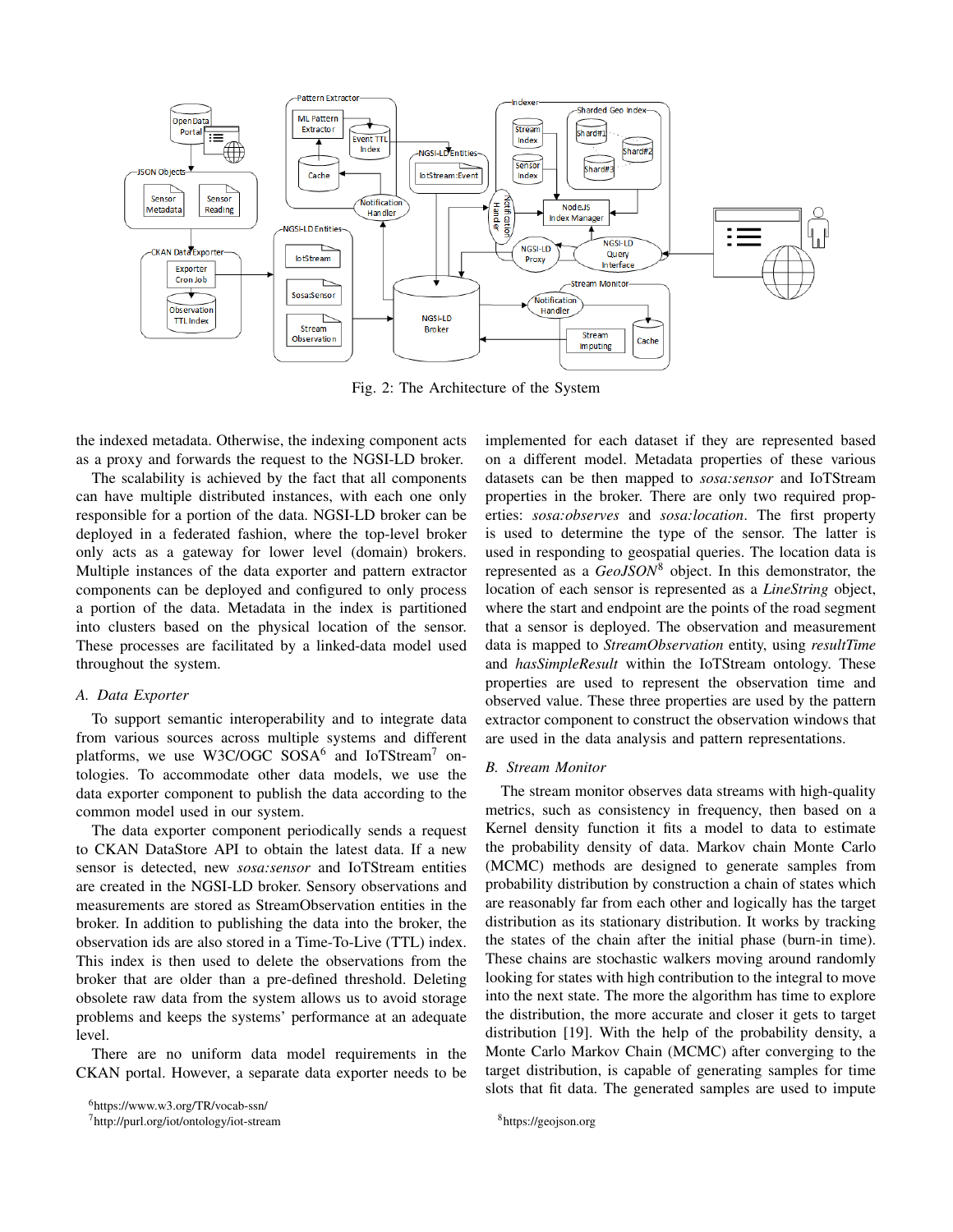

(a) City traffic flow in 2 days captured every 5 minutes





(b) Complete data captured for one day (c) Missing values detected in the data stream





(d) Imputed result using the algorithm (e) Comparison between the performance of MCMC and traditional methods for data imputation

Fig. 3: Monitoring and Imputation for Traffic Data Streams

missing values by marginalisation over samples for missing values. The algorithm is run on traffic data during observation of every 5 minutes traffic sensor from the city of Aarhus. Figure 3a shows traffic flow based on vehicle number captured every 5 minutes during dates 4/12/2019 to 5/12/2019.

Figure 3b shows completed data captured for one day and Figure 3c shows the missing values detected in the data stream and finally Figure 3d shows imputed result using the algorithm.

Figure 3e shows a comparison between the performance of MCMC and traditional methods for data imputation. The result is compared with well-known methods in the literature, and we repeated the experiments with different missing percentage rate to assess the robustness of results. All the experiments are run five times to make sure that results are reliable and reproducible. NRMSE (Normalised root mean square) is reported as a performance metric along with standard deviation across five experiments. NRMSE in Equation 1 is defined as:

$$
\sqrt{mean((X_{true} - X_{imp})^2)/var(X_{true})}
$$
 (1)

where  $X_{true}$  the complete data matrix,  $X_{imp}$  the imputed data matrix and mean/var being used as a short notation for the empirical mean and variance computed over the continuous missing values only.

# *C. Pattern Extractor*

The pattern extractor component uses the StreamObservations and to detect higher-level events, which are then published to the broker. A machine learning method is used to analyse a group of *sosa:observes* properties. This analysis model is registered as a new subscription in the broker. This subscription includes spatial and temporal and the data type specifications for data streams. Once a stream matches the specifications of a registered process, the pattern extractor then caches the observations that are necessary to perform the analysis (in the demo this was set to 1 hour).

When the observations are received for each stream in the group, the pattern extractor constructs a 1-hour window to analyse the data. The result of the analysis is a label for a pattern of data. This label, together with the start and end times of the pattern, is then represented as an *IoTStream:Event* entity and published into the broker. The broker then makes these patterns search-able.

*1) The Pattern Extraction Algorithm:* One of the key issues in extracting insights from IoT data is the large volumes of data collected in (near) real-time. The velocity and volume of the data make the analysis complex and demanding. It is also hard for users to explore a large amount of raw data. Pattern extraction techniques are beneficial in obtaining higher-level information from data. The patterns help users to search for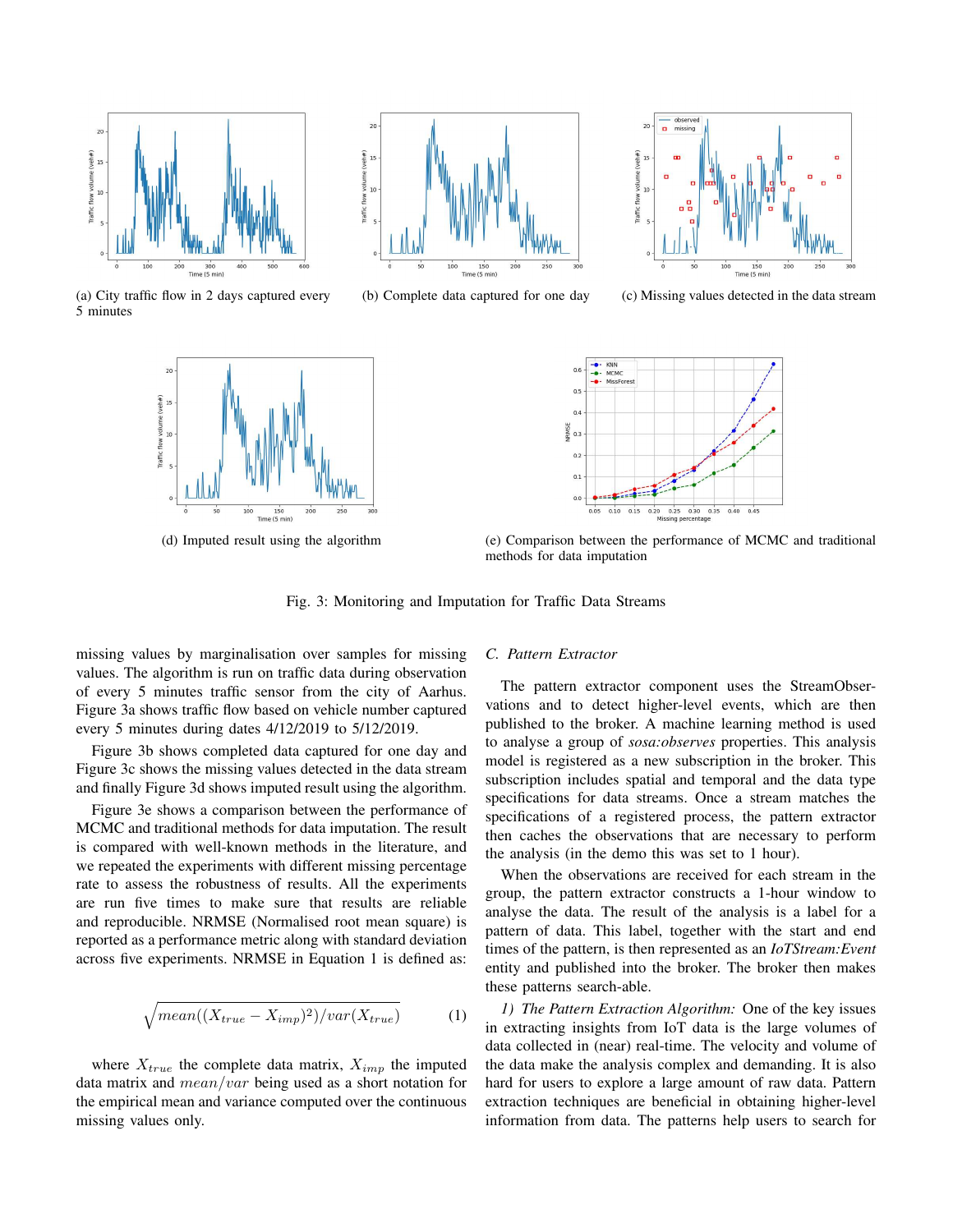higher-level concepts and insights rather than browsing and interpreting raw data. To extract patterns from the data in this framework, we first apply Piecewise Aggregate Approximation (PAA) [12] to reduce the quantity of data and then apply the Lagrangian Multiplier to normalise the data [13]. Sensor data are multivariate time-series data. Using the Lagrangian Multiplier, we scale each dimension between [-1, 1]. We then perform a clustering method to group the data into clusters. The label and size of the clusters are pre-defined according to the data types. For example, for the traffic density, we assume low, medium, high and critical which corresponding to 4 clusters. Also, for traffic flow, there are 4 clusters; congestion, low, medium and high traffic. After the clustering process, we perform a statistical analysis to measure the closeness of the data to each of the labels. The advantage of this method is that rather than relying on single or multiple observations, we use pattern identification and clustering methods to analyse the trend of the data and changes in these trends.

### *D. Query Interface*

NGSI-LD is used in the system to support interoperability and also allow querying the data using a unified format. NGSI-LD is a well-specified format [20] and offers powerful linkeddata querying capabilities. The NGSI-LD broker<sup>9</sup> offers basic querying capabilities. However, it is designed with a very generic data model in mind. To enhance the query processing performance, we use an indexing component.

When a user submits a query, it is translated to an *IoT-Streams* or sosa: Sensors property query. The queries are then directed to the indexing component. If the query only contains entities and properties that are indexed (the ones mentioned in previous sections), it is responded to directly. Otherwise, the query is forwarded to the broker for an overall linked-data query. This architecture significantly enhances the performance of the query. For example, similar locations, data types and temporal data can be indexed and grouped in virtual segments using the indexing component, and this will significantly reduce the search scope in query processing for large-scale data collections.

*1) Indexing Process:* The indexing component includes an NGSI-LD query interface and uses the data from the broker to respond to common queries. This component creates a subscription for metadata changes in the broker to keep the indexes up-to-date. Each time the metadata changes, the indexing component receives a notification and updates the index appropriately.

The index consists of three parts: two indices that map entity ids of *IoTStream* and *sosa:Sensor* to geo-partition key, and a geo-partitioned index containing the data. A partition key is computed according to the location of the data. The partition key is computed by intersecting sensor location GeoJSON objects with predefined region GeoJSON polygons. Entities in the index are stored as a graph. Instead of storing all entities separately, linked entities are stored as a single document.



Fig. 4: An overview of the user interface and query results in searching for patterns

The top-level entity is *IoTStream* and all related entities are stored as nested documents in the properties of the parent document. This structure allows to define compound indices, thus accelerates nested queries.

*2) Subscriptions:* The NGSI-LD broker also provides a capability to use repetitive queries to create subscriptions. The detected patterns for the data streams are published to the broker as event entities by the pattern extractor component. These patterns can be queried, and more importantly, the users can subscribe to the events. For example, a user can subscribe for traffic congestion events on a route that she is taking, and be notified about emerging events in (near) real-time.

# IV. A PROTOTYPE SYSTEM

The system can be used in various domains. In this paper, we demonstrate a use-case in urban information search and retrieval. The implemented use-case demonstrates how higherlevel abstractions (e.g. traffic patterns) can be used by citizens and urban planners to make informed decisions. Such a system makes the data more accessible to users and allows search for patterns and trends rather than exploring large volumes of data. For examples, departments in the city responsible for traffic management can use the tool to identify congested roads and correlations between different traffic patterns in different parts of the city.

The user interface is shown in Figure 4. On the left, users can select a desired search region on the map by dragging a red circle to an area of interest. Users can also adjust the radius of the search region by dragging one of the markers on the edge of the circle. Then users can select the data type or patterns for a search query. Users can also select a time range to search.

Users are presented with a visual representation of results on the map and a list of discovered patterns (the figure on the right). On the map, each road segment with the requested pattern is shown with a different colour according to the detected pattern. The pattern results on the left provide more information about the detected pattern and their corresponding road segment; such as the segment identifier, average speed of the cars and time it took to drive through that segment within

<sup>9</sup>https://github.com/FIWARE/context.Orion-LD